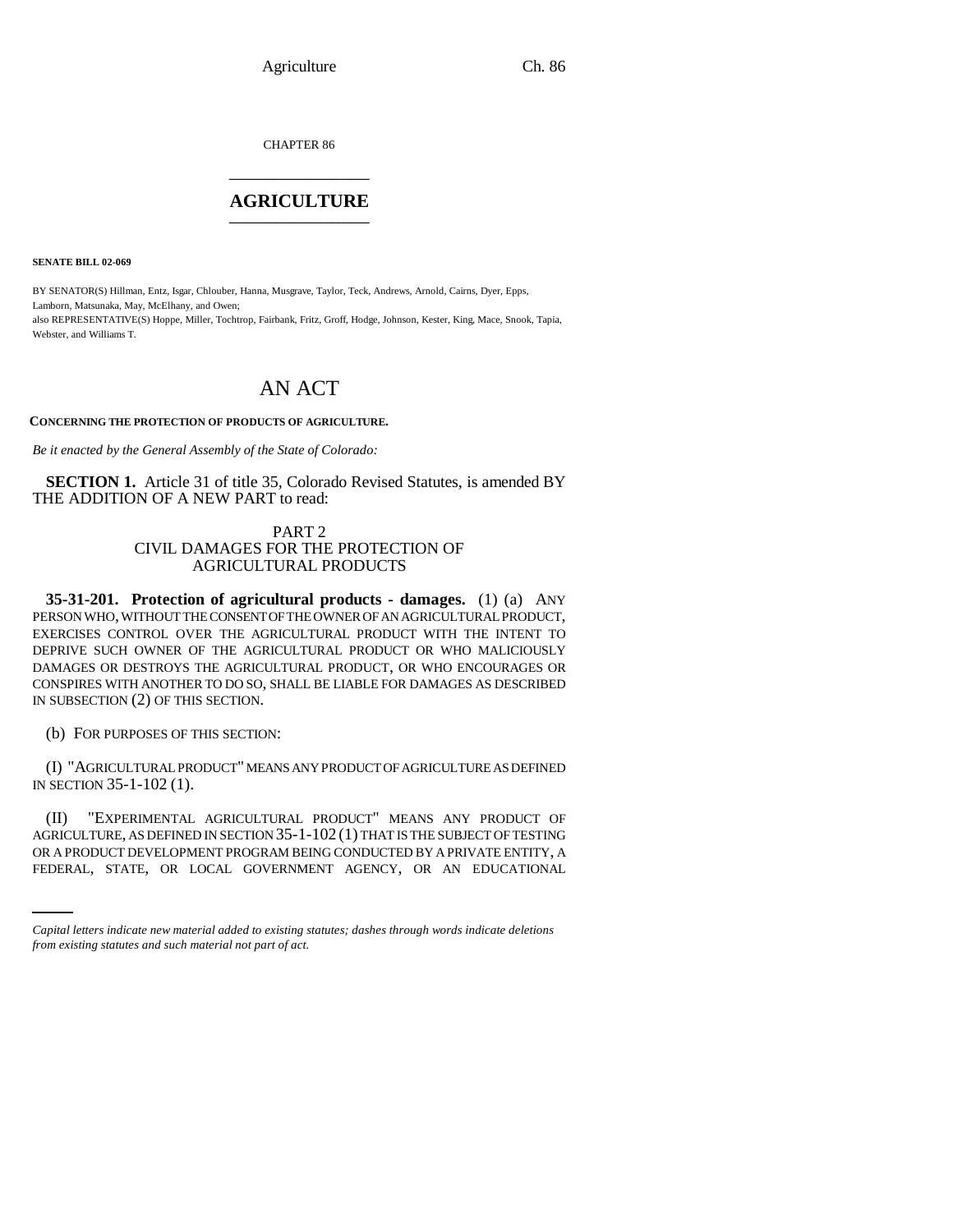## Ch. 86 Agriculture

INSTITUTION, OR THAT HAS BEEN DEVELOPED THROUGH SUCH A PROGRAM.

(2) FOR A VIOLATION OF SUBSECTION (1) OF THIS SECTION, A COURT SHALL AWARD:

(a) THE MARKET VALUE OF THE EXPERIMENTAL AGRICULTURAL PRODUCT ITSELF AND COSTS DIRECTLY RELATED TO RESEARCH, TESTING, PRODUCTION, REPLACEMENT, AND DEVELOPMENT OF THE EXPERIMENTAL AGRICULTURAL PRODUCT. THE COURT MAY AWARD TREBLE DAMAGES.

(b) THE MARKET VALUE OF THE AGRICULTURAL PRODUCT ITSELF AND COSTS DIRECTLY RELATED TO PRODUCTION AND REPLACEMENT. THE COURT MAY AWARD TREBLE DAMAGES.

(c) REASONABLE ATTORNEY FEES; AND

(d) LITIGATION COSTS.

(3) THE RIGHTS AND REMEDIES AVAILABLE UNDER THIS SECTION ARE IN ADDITION TO ANY OTHER RIGHTS OR REMEDIES OTHERWISE AVAILABLE.

**SECTION 2.** 35-31-102, Colorado Revised Statutes, is amended to read:

**35-31-102. Applicable to unmatured foods.** This article PART 1 shall apply to the destruction of unripe or unmatured food products or articles as well as to the destruction of the same when matured or ready for marketing.

**SECTION 3.** 35-31-103, Colorado Revised Statutes, is amended to read:

**35-31-103. Evidence.** Evidence of the voluntary destruction or of the destruction, if unexplained, of any of the food products or articles mentioned in section 35-31-101, or of the voluntary and willful permitting of the same to decay, or of the taking, sending, or causing of the same to be transported out of this state to be destroyed or permitted to decay shall be prima facie proof of the violation of this article PART 1.

**SECTION 4.** 35-31-104, Colorado Revised Statutes, is amended to read:

**35-31-104. Penalty.** (1) Any person, whether acting individually or otherwise, in such person's own behalf, or as the agent, employee, servant, director, or officer of any other person, partnership, firm, association, or corporation, or any corporation who violates any of the provisions of this article PART 1 is guilty of a misdemeanor and, upon conviction thereof, shall be punished by a fine of not less than one hundred dollars nor more than one thousand dollars, or by imprisonment in the county jail for not less than thirty days nor more than one year, or by both such fine and imprisonment.

(2) As a condition of any sentence imposed pursuant to subsection (1) of this section, the court shall order in addition to any other penalty, that any person convicted of a violation of this article PART 1 shall make restitution to any victim of such a violation. The amount and any conditions of such a restitution order shall be determined in the same manner as a restitution order imposed pursuant to the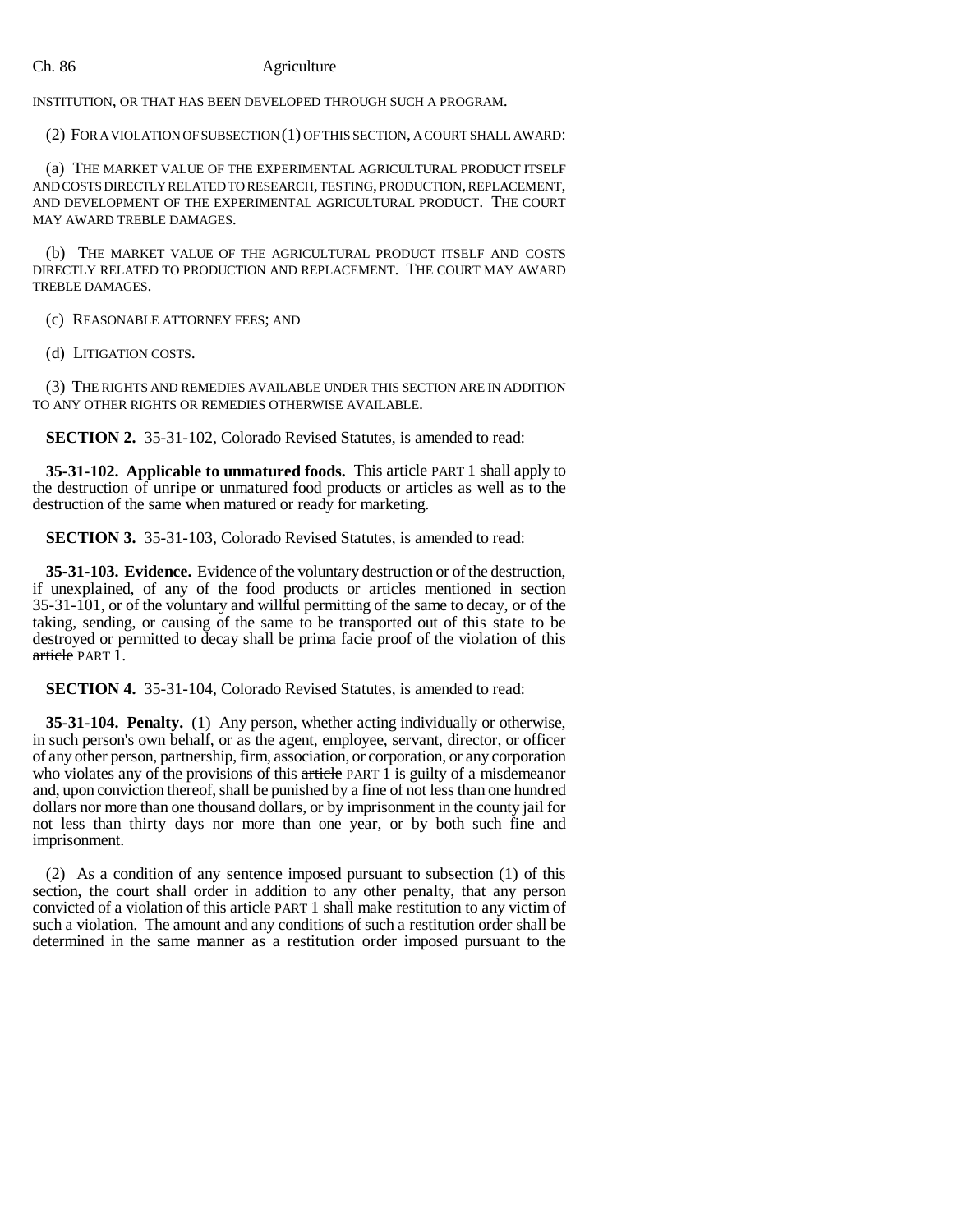provisions of section 16-11-204.5, C.R.S.

**SECTION 5.** 35-31-105, Colorado Revised Statutes, is amended to read:

**35-31-105. Enforcement.** It is the duty of the district attorneys in their respective districts and of the attorney general to enforce the provisions of this article PART 1. It is the duty of all citizens of this state who have knowledge or information of a violation of this article PART 1 to at once inform against anyone who may have violated the same.

**SECTION 6.** 35-31-106, Colorado Revised Statutes, is amended to read:

**35-31-106. Liberal construction.** This article PART 1 shall be liberally construed to effectuate its purpose of preventing waste and of conserving and protecting the food supply available to the people of the state, to the end that the people may enjoy the benefit of any abundance or oversupply of any such food articles or products that may from time to time arise in any locality or in the state at large.

**SECTION 7.** 24-6-402 (3) (a) (IV) and (4) (d), Colorado Revised Statutes, are amended to read:

**24-6-402. Meetings - open to public.** (3) (a) The members of a state public body subject to this part 4, upon the announcement by the state public body to the public of the topic for discussion in the executive session, including specific citation to the provision of this subsection (3) authorizing the body to meet in an executive session and identification of the particular matter to be discussed in as much detail as possible without compromising the purpose for which the executive session is authorized, and the affirmative vote of two-thirds of the entire membership of the body after such announcement, may hold an executive session only at a regular or special meeting and for the sole purpose of considering any of the matters enumerated in paragraph (b) of this subsection (3) or the following matters; except that no adoption of any proposed policy, position, resolution, rule, regulation, or formal action, except the review, approval, and amendment of the minutes of an executive session recorded pursuant to subparagraph (I) of paragraph (d.5) of subsection (2) of this section, shall occur at any executive session that is not open to the public:

(IV) Specialized details of security arrangements OR INVESTIGATIONS, INCLUDING DEFENSES AGAINST TERRORISM, BOTH DOMESTIC AND FOREIGN, AND INCLUDING where disclosure of the matters discussed might reveal information that could be used for the purpose of committing, or avoiding prosecution for, a violation of the law;

(4) The members of a local public body subject to this part 4, upon the announcement by the local public body to the public of the topic for discussion in the executive session, including specific citation to the provision of this subsection (4) authorizing the body to meet in an executive session and identification of the particular matter to be discussed in as much detail as possible without compromising the purpose for which the executive session is authorized, and the affirmative vote of two-thirds of the quorum present, after such announcement, may hold an executive session only at a regular or special meeting and for the sole purpose of considering any of the following matters; except that no adoption of any proposed policy, position, resolution, rule, regulation, or formal action, except the review, approval, and